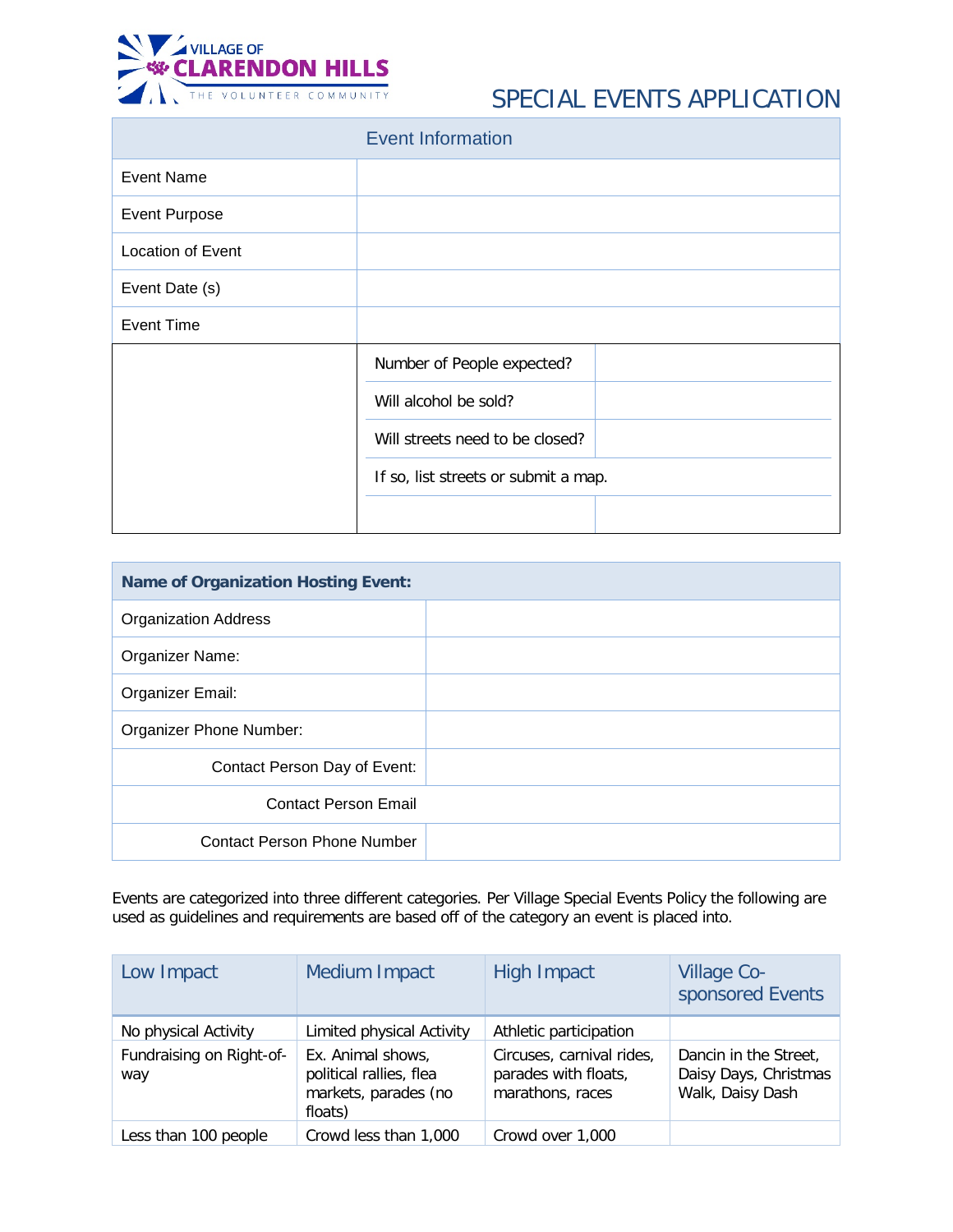**Low Impact Events without alcohol being sold** receive approval from the Village Manager's office and require a 14 day notice.

Insurance coverage for most events in this category can be waived based upon a review of the Village Manager. If a private, and/or nonprofit group is sponsoring this event, a minimum of \$300,000 per occurrence and/or aggregate limit of liability for personal injury, bodily injury and property damage.

Hold Harmless and Indemnification Agreement must be submitted.

## **Medium Impact Events** receive approval from the Village Board and require a 60 day notice.

Insurance requirements: General Liability with Broad Form general liability endorsement or equivalent. Limits of liability shall not be less than \$500,000 per occurrence if alcohol is NOT to be served; and no less than \$1,000,000 if liquor license(s) are a component of the event approval, and/or aggregate combined single limit for personal injury, bodily injury and property damage. Verification of the policy is required.

**High Impact Events** receive approval from the Village Board and require a 60 day notice.

Insurance requirement General Liability with Broad Form general liability endorsement or equivalent. Limits of liability shall not be less than \$1,000,000 per occurrence and/or aggregate combined single limit for personal injury, bodily injury and property damage. Verification of the policy is required.

**Village Co-sponsored Events**, the Village will ask that other co-sponsoring agencies have insurance coverage, but are not required to name the Village as an additional insured because the Village has overall public safety control of the event.

REVOCATION: The Village may revoke permission whenever the applicant fails to comply with any provision of the Permit or when it is determined to be in the best interest of the Village.

STAFF SERVICE FEES: Whenever possible, Village crews providing services and/or providing utility connections will schedule work during normal work schedules. If overtime or additional Village resources are required or damage is incurred to Village property, the applying organization is obligated to pay for these services. The waiver of certain fees and costs may be done as determined by the Village Board or Village Manager. The Village will work to accommodate requests for non-profits during normal work schedules. Fees will not be charged for events co-sponsored by the Village.

ALCOHOL: Temporary Liquor licenses are required for Special Events selling alcohol. Licenses are submitted to the Clerk's office and approved at the Board level.